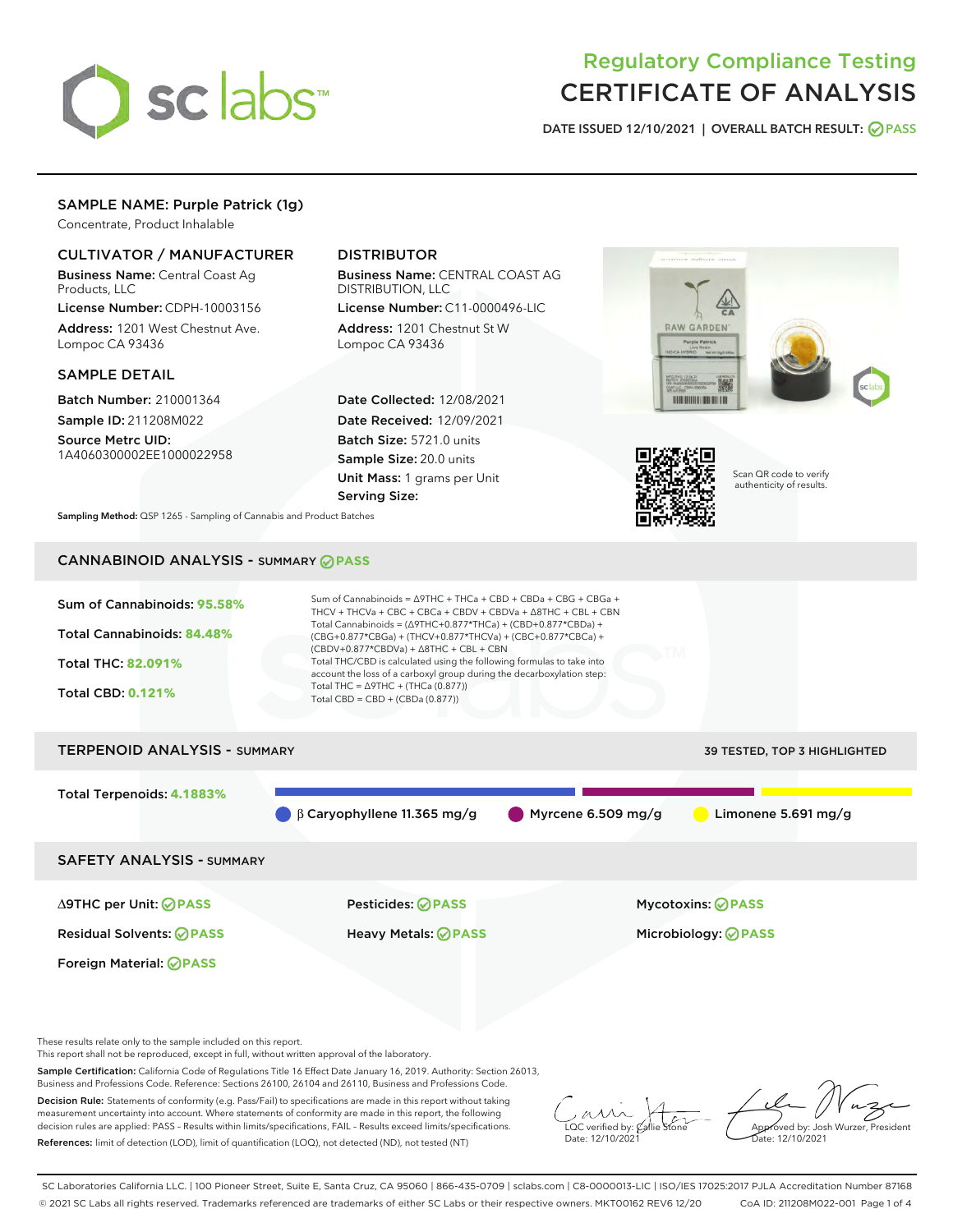



PURPLE PATRICK (1G) | DATE ISSUED 12/10/2021 | OVERALL BATCH RESULT:  $\bigcirc$  PASS

#### CANNABINOID TEST RESULTS - 12/10/2021 2 PASS

Tested by high-performance liquid chromatography with diode-array detection (HPLC-DAD). **Method:** QSP 1157 - Analysis of Cannabinoids by HPLC-DAD

#### TOTAL CANNABINOIDS: **84.48%**

Total Cannabinoids (Total THC) + (Total CBD) + (Total CBG) + (Total THCV) + (Total CBC) + (Total CBDV) + ∆8THC + CBL + CBN

TOTAL THC: **82.091%** Total THC (∆9THC+0.877\*THCa)

TOTAL CBD: **0.121%**

Total CBD (CBD+0.877\*CBDa)

TOTAL CBG: 1.36% Total CBG (CBG+0.877\*CBGa)

TOTAL THCV: 0.243% Total THCV (THCV+0.877\*THCVa)

TOTAL CBC: 0.66% Total CBC (CBC+0.877\*CBCa)

TOTAL CBDV: ND Total CBDV (CBDV+0.877\*CBDVa)

| <b>COMPOUND</b>            | LOD/LOQ<br>(mg/g) | <b>MEASUREMENT</b><br><b>UNCERTAINTY</b><br>(mg/g) | <b>RESULT</b><br>(mg/g) | <b>RESULT</b><br>(%) |
|----------------------------|-------------------|----------------------------------------------------|-------------------------|----------------------|
| <b>THCa</b>                | 0.05/0.14         | ±22.620                                            | 880.15                  | 88.015               |
| <b>A9THC</b>               | 0.06 / 0.26       | ±1.686                                             | 49.02                   | 4.902                |
| <b>CBGa</b>                | 0.1/0.2           | ±0.66                                              | 12.7                    | 1.27                 |
| <b>CBCa</b>                | 0.07 / 0.28       | ±0.310                                             | 6.34                    | 0.634                |
| <b>THCVa</b>               | 0.07/0.20         | ±0.132                                             | 2.77                    | 0.277                |
| <b>CBG</b>                 | 0.06/0.19         | ±0.098                                             | 2.49                    | 0.249                |
| <b>CBDa</b>                | 0.02/0.19         | ±0.040                                             | 1.38                    | 0.138                |
| <b>CBC</b>                 | 0.2 / 0.5         | ±0.03                                              | 1.0                     | 0.10                 |
| $\triangle$ 8THC           | 0.1 / 0.4         | N/A                                                | <b>ND</b>               | <b>ND</b>            |
| <b>THCV</b>                | 0.1/0.2           | N/A                                                | <b>ND</b>               | <b>ND</b>            |
| <b>CBD</b>                 | 0.07/0.29         | N/A                                                | <b>ND</b>               | <b>ND</b>            |
| <b>CBDV</b>                | 0.04 / 0.15       | N/A                                                | <b>ND</b>               | <b>ND</b>            |
| <b>CBDVa</b>               | 0.03 / 0.53       | N/A                                                | <b>ND</b>               | <b>ND</b>            |
| <b>CBL</b>                 | 0.06 / 0.24       | N/A                                                | <b>ND</b>               | <b>ND</b>            |
| <b>CBN</b>                 | 0.1/0.3           | N/A                                                | <b>ND</b>               | <b>ND</b>            |
| <b>SUM OF CANNABINOIDS</b> |                   |                                                    | 955.8 mg/g              | 95.58%               |

#### **UNIT MASS: 1 grams per Unit**

| ∆9THC per Unit                        | 1120 per-package limit | 49.02 mg/unit  | <b>PASS</b> |
|---------------------------------------|------------------------|----------------|-------------|
| <b>Total THC per Unit</b>             |                        | 820.91 mg/unit |             |
| <b>CBD per Unit</b>                   |                        | <b>ND</b>      |             |
| <b>Total CBD per Unit</b>             |                        | $1.21$ mg/unit |             |
| Sum of Cannabinoids<br>per Unit       |                        | 955.8 mg/unit  |             |
| <b>Total Cannabinoids</b><br>per Unit |                        | 844.8 mg/unit  |             |

| <b>COMPOUND</b>         | LOD/LOQ<br>(mg/g) | <b>MEASUREMENT</b><br><b>UNCERTAINTY</b><br>(mg/g) | <b>RESULT</b><br>(mg/g)                         | <b>RESULT</b><br>(%) |
|-------------------------|-------------------|----------------------------------------------------|-------------------------------------------------|----------------------|
| $\beta$ Caryophyllene   | 0.004 / 0.012     | ±0.4046                                            | 11.365                                          | 1.1365               |
| <b>Myrcene</b>          | 0.008 / 0.025     | ±0.0840                                            | 6.509                                           | 0.6509               |
| Limonene                | 0.005 / 0.016     | ±0.0814                                            | 5.691                                           | 0.5691               |
| $\alpha$ Humulene       | 0.009 / 0.029     | ±0.1013                                            | 3.156                                           | 0.3156               |
| Linalool                | 0.009 / 0.032     | ±0.1002                                            | 2.638                                           | 0.2638               |
| $\alpha$ Bisabolol      | 0.008 / 0.026     | ±0.1089                                            | 2.039                                           | 0.2039               |
| Terpinolene             | 0.008 / 0.026     | ±0.0379                                            | 1.851                                           | 0.1851               |
| Guaiol                  | 0.009 / 0.030     | ±0.0725                                            | 1.537                                           | 0.1537               |
| Ocimene                 | 0.011 / 0.038     | ±0.0408                                            | 1.270                                           | 0.1270               |
| <b>Terpineol</b>        | 0.016 / 0.055     | ±0.0588                                            | 0.957                                           | 0.0957               |
| trans-β-Farnesene       | 0.008 / 0.025     | ±0.0301                                            | 0.849                                           | 0.0849               |
| Fenchol                 | 0.010 / 0.034     | ±0.0313                                            | 0.809                                           | 0.0809               |
| $\beta$ Pinene          | 0.004 / 0.014     | ±0.0088                                            | 0.768                                           | 0.0768               |
| $\alpha$ Pinene         | 0.005 / 0.017     | ±0.0054                                            | 0.627                                           | 0.0627               |
| Nerolidol               | 0.009 / 0.028     | ±0.0276                                            | 0.439                                           | 0.0439               |
| Caryophyllene<br>Oxide  | 0.010 / 0.033     | ±0.0182                                            | 0.396                                           | 0.0396               |
| <b>Borneol</b>          | 0.005 / 0.016     | ±0.0093                                            | 0.222                                           | 0.0222               |
| Fenchone                | 0.009/0.028       | ±0.0038                                            | 0.131                                           | 0.0131               |
| Citronellol             | 0.003 / 0.010     | ±0.0056                                            | 0.115                                           | 0.0115               |
| Valencene               | 0.009 / 0.030     | ±0.0061                                            | 0.088                                           | 0.0088               |
| Camphene                | 0.005 / 0.015     | ±0.0009                                            | 0.075                                           | 0.0075               |
| Eucalyptol              | 0.006 / 0.018     | ±0.0014                                            | 0.055                                           | 0.0055               |
| $\gamma$ Terpinene      | 0.006 / 0.018     | ±0.0009                                            | 0.053                                           | 0.0053               |
| Sabinene Hydrate        | 0.006 / 0.022     | ±0.0020                                            | 0.051                                           | 0.0051               |
| $\alpha$ Terpinene      | 0.005 / 0.017     | ±0.0007                                            | 0.049                                           | 0.0049               |
| $\alpha$ Phellandrene   | 0.006 / 0.020     | ±0.0007                                            | 0.048                                           | 0.0048               |
| 3 Carene                | 0.005 / 0.018     | ±0.0005                                            | 0.036                                           | 0.0036               |
| Sabinene                | 0.004 / 0.014     | ±0.0003                                            | 0.024                                           | 0.0024               |
| Geraniol                | 0.002 / 0.007     | ±0.0009                                            | 0.020                                           | 0.0020               |
| Nerol                   | 0.003/0.011       | ±0.0007                                            | 0.015                                           | 0.0015               |
| p-Cymene                | 0.005 / 0.016     | N/A                                                | <loq< th=""><th><loq< th=""></loq<></th></loq<> | <loq< th=""></loq<>  |
| (-)-Isopulegol          | 0.005 / 0.016     | N/A                                                | ND                                              | ND                   |
| Camphor                 | 0.006 / 0.019     | N/A                                                | ND                                              | ND                   |
| Isoborneol              | 0.004 / 0.012     | N/A                                                | ND                                              | ND                   |
| Menthol                 | 0.008 / 0.025     | N/A                                                | ND                                              | ND                   |
| R-(+)-Pulegone          | 0.003 / 0.011     | N/A                                                | ND                                              | ND                   |
| <b>Geranyl Acetate</b>  | 0.004 / 0.014     | N/A                                                | ND                                              | ND                   |
| $\alpha$ Cedrene        | 0.005 / 0.016     | N/A                                                | ND                                              | ND                   |
| Cedrol                  | 0.008 / 0.027     | N/A                                                | ND                                              | ND                   |
| <b>TOTAL TERPENOIDS</b> |                   |                                                    | 41.883 mg/g                                     | 4.1883%              |

SC Laboratories California LLC. | 100 Pioneer Street, Suite E, Santa Cruz, CA 95060 | 866-435-0709 | sclabs.com | C8-0000013-LIC | ISO/IES 17025:2017 PJLA Accreditation Number 87168 © 2021 SC Labs all rights reserved. Trademarks referenced are trademarks of either SC Labs or their respective owners. MKT00162 REV6 12/20 CoA ID: 211208M022-001 Page 2 of 4

# TERPENOID TEST RESULTS - 12/10/2021

Terpene analysis utilizing gas chromatography-flame ionization detection (GC-FID). **Method:** QSP 1192 - Analysis of Terpenoids by GC-FID

MEASUREMENT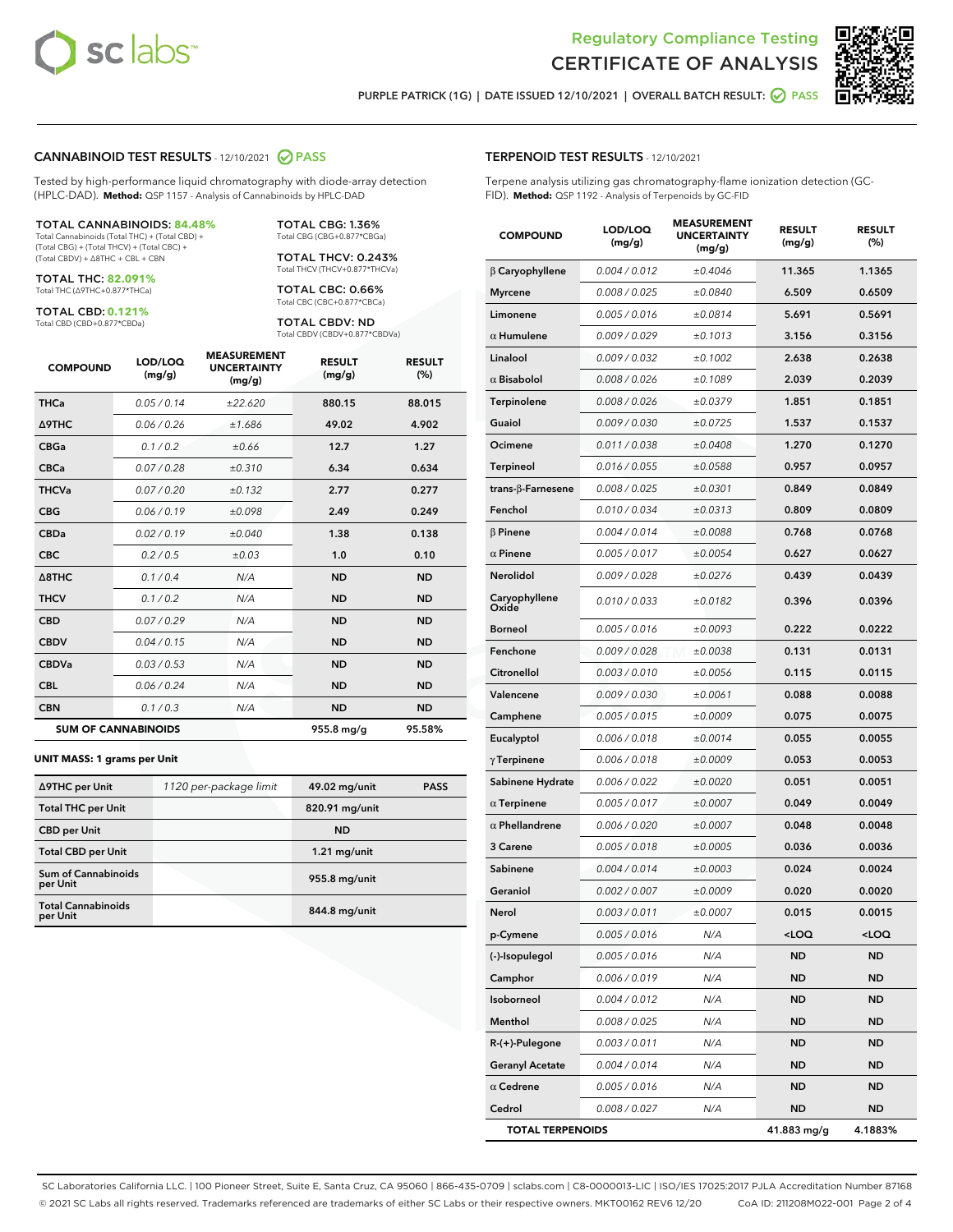



PURPLE PATRICK (1G) | DATE ISSUED 12/10/2021 | OVERALL BATCH RESULT:  $\bigcirc$  PASS

# CATEGORY 1 PESTICIDE TEST RESULTS - 12/10/2021 2 PASS

Pesticide and plant growth regulator analysis utilizing high-performance liquid chromatography-mass spectrometry (HPLC-MS) or gas chromatography-mass spectrometry (GC-MS). \*GC-MS utilized where indicated. **Method:** QSP 1212 - Analysis of Pesticides and Mycotoxins by LC-MS or QSP 1213 - Analysis of Pesticides by GC-MS

| <b>COMPOUND</b>             | LOD/LOQ<br>$(\mu g/g)$ | <b>ACTION</b><br><b>LIMIT</b><br>$(\mu g/g)$ | <b>MEASUREMENT</b><br><b>UNCERTAINTY</b><br>$(\mu g/g)$ | <b>RESULT</b><br>$(\mu g/g)$ | <b>RESULT</b> |
|-----------------------------|------------------------|----------------------------------------------|---------------------------------------------------------|------------------------------|---------------|
| Aldicarb                    | 0.03 / 0.08            | $\ge$ LOD                                    | N/A                                                     | <b>ND</b>                    | <b>PASS</b>   |
| Carbofuran                  | 0.02 / 0.05            | $\ge$ LOD                                    | N/A                                                     | <b>ND</b>                    | <b>PASS</b>   |
| Chlordane*                  | 0.03 / 0.08            | $\ge$ LOD                                    | N/A                                                     | <b>ND</b>                    | <b>PASS</b>   |
| Chlorfenapyr*               | 0.03/0.10              | $\ge$ LOD                                    | N/A                                                     | <b>ND</b>                    | <b>PASS</b>   |
| Chlorpyrifos                | 0.02 / 0.06            | $\ge$ LOD                                    | N/A                                                     | <b>ND</b>                    | <b>PASS</b>   |
| Coumaphos                   | 0.02 / 0.07            | $\ge$ LOD                                    | N/A                                                     | <b>ND</b>                    | <b>PASS</b>   |
| Daminozide                  | 0.02 / 0.07            | $\ge$ LOD                                    | N/A                                                     | <b>ND</b>                    | <b>PASS</b>   |
| <b>DDVP</b><br>(Dichlorvos) | 0.03/0.09              | $\ge$ LOD                                    | N/A                                                     | <b>ND</b>                    | <b>PASS</b>   |
| Dimethoate                  | 0.03 / 0.08            | $\ge$ LOD                                    | N/A                                                     | <b>ND</b>                    | <b>PASS</b>   |
| Ethoprop(hos)               | 0.03/0.10              | $\ge$ LOD                                    | N/A                                                     | <b>ND</b>                    | <b>PASS</b>   |
| Etofenprox                  | 0.02/0.06              | $>$ LOD                                      | N/A                                                     | <b>ND</b>                    | <b>PASS</b>   |
| Fenoxycarb                  | 0.03 / 0.08            | $>$ LOD                                      | N/A                                                     | <b>ND</b>                    | <b>PASS</b>   |
| Fipronil                    | 0.03 / 0.08            | $>$ LOD                                      | N/A                                                     | <b>ND</b>                    | <b>PASS</b>   |
| Imazalil                    | 0.02 / 0.06            | $\ge$ LOD                                    | N/A                                                     | <b>ND</b>                    | <b>PASS</b>   |
| <b>Methiocarb</b>           | 0.02 / 0.07            | $\ge$ LOD                                    | N/A                                                     | <b>ND</b>                    | <b>PASS</b>   |
| Methyl<br>parathion         | 0.03/0.10              | $\ge$ LOD                                    | N/A                                                     | <b>ND</b>                    | <b>PASS</b>   |
| <b>Mevinphos</b>            | 0.03/0.09              | $\ge$ LOD                                    | N/A                                                     | <b>ND</b>                    | <b>PASS</b>   |
| Paclobutrazol               | 0.02 / 0.05            | $\ge$ LOD                                    | N/A                                                     | <b>ND</b>                    | <b>PASS</b>   |
| Propoxur                    | 0.03/0.09              | $\ge$ LOD                                    | N/A                                                     | <b>ND</b>                    | <b>PASS</b>   |
| Spiroxamine                 | 0.03 / 0.08            | $\ge$ LOD                                    | N/A                                                     | <b>ND</b>                    | <b>PASS</b>   |
| Thiacloprid                 | 0.03/0.10              | $\ge$ LOD                                    | N/A                                                     | <b>ND</b>                    | <b>PASS</b>   |

#### CATEGORY 2 PESTICIDE TEST RESULTS - 12/10/2021 @ PASS

| <b>COMPOUND</b>          | LOD/LOO<br>$(\mu g/g)$ | <b>ACTION</b><br>LIMIT<br>$(\mu g/g)$ | <b>MEASUREMENT</b><br><b>UNCERTAINTY</b><br>$(\mu g/g)$ | <b>RESULT</b><br>$(\mu g/g)$ | <b>RESULT</b> |  |
|--------------------------|------------------------|---------------------------------------|---------------------------------------------------------|------------------------------|---------------|--|
| Abamectin                | 0.03/0.10              | 0.1                                   | N/A                                                     | <b>ND</b>                    | <b>PASS</b>   |  |
| Acephate                 | 0.02/0.07              | 0.1                                   | N/A                                                     | <b>ND</b>                    | <b>PASS</b>   |  |
| Acequinocyl              | 0.02/0.07              | 0.1                                   | N/A                                                     | <b>ND</b>                    | <b>PASS</b>   |  |
| Acetamiprid              | 0.02/0.05              | 0.1                                   | N/A                                                     | <b>ND</b>                    | <b>PASS</b>   |  |
| Azoxystrobin             | 0.02/0.07              | 0.1                                   | N/A                                                     | <b>ND</b>                    | <b>PASS</b>   |  |
| <b>Bifenazate</b>        | 0.01 / 0.04            | 0.1                                   | N/A                                                     | <b>ND</b>                    | <b>PASS</b>   |  |
| <b>Bifenthrin</b>        | 0.02/0.05              | 3                                     | N/A                                                     | <b>ND</b>                    | <b>PASS</b>   |  |
| <b>Boscalid</b>          | 0.03/0.09              | 0.1                                   | N/A                                                     | <b>ND</b>                    | <b>PASS</b>   |  |
| Captan                   | 0.19/0.57              | 0.7                                   | N/A                                                     | <b>ND</b>                    | <b>PASS</b>   |  |
| Carbaryl                 | 0.02/0.06              | 0.5                                   | N/A                                                     | <b>ND</b>                    | <b>PASS</b>   |  |
| Chlorantranilip-<br>role | 0.04/0.12              | 10                                    | N/A                                                     | <b>ND</b>                    | <b>PASS</b>   |  |
| Clofentezine             | 0.03/0.09              | 0.1                                   | N/A                                                     | <b>ND</b>                    | <b>PASS</b>   |  |

| <b>COMPOUND</b>               | LOD/LOQ<br>(µg/g) | <b>ACTION</b><br>LIMIT<br>$(\mu g/g)$ | <b>MEASUREMENT</b><br><b>UNCERTAINTY</b><br>$(\mu g/g)$ | <b>RESULT</b><br>(µg/g) | <b>RESULT</b> |
|-------------------------------|-------------------|---------------------------------------|---------------------------------------------------------|-------------------------|---------------|
| Cyfluthrin                    | 0.12 / 0.38       | 2                                     | N/A                                                     | ND                      | <b>PASS</b>   |
| Cypermethrin                  | 0.11 / 0.32       | 1                                     | N/A                                                     | ND                      | <b>PASS</b>   |
| Diazinon                      | 0.02 / 0.05       | 0.1                                   | N/A                                                     | ND                      | <b>PASS</b>   |
| Dimethomorph                  | 0.03 / 0.09       | 2                                     | N/A                                                     | ND                      | <b>PASS</b>   |
| Etoxazole                     | 0.02 / 0.06       | 0.1                                   | N/A                                                     | ND                      | <b>PASS</b>   |
| Fenhexamid                    | 0.03 / 0.09       | 0.1                                   | N/A                                                     | ND                      | <b>PASS</b>   |
| Fenpyroximate                 | 0.02 / 0.06       | 0.1                                   | N/A                                                     | <b>ND</b>               | <b>PASS</b>   |
| Flonicamid                    | 0.03 / 0.10       | 0.1                                   | N/A                                                     | <b>ND</b>               | <b>PASS</b>   |
| Fludioxonil                   | 0.03 / 0.10       | 0.1                                   | N/A                                                     | ND                      | <b>PASS</b>   |
| Hexythiazox                   | 0.02 / 0.07       | 0.1                                   | N/A                                                     | <b>ND</b>               | <b>PASS</b>   |
| Imidacloprid                  | 0.04 / 0.11       | 5                                     | N/A                                                     | <b>ND</b>               | <b>PASS</b>   |
| Kresoxim-methyl               | 0.02 / 0.07       | 0.1                                   | N/A                                                     | ND                      | <b>PASS</b>   |
| Malathion                     | 0.03 / 0.09       | 0.5                                   | N/A                                                     | <b>ND</b>               | <b>PASS</b>   |
| Metalaxyl                     | 0.02 / 0.07       | $\overline{2}$                        | N/A                                                     | <b>ND</b>               | <b>PASS</b>   |
| Methomyl                      | 0.03 / 0.10       | $\mathbf{1}$                          | N/A                                                     | <b>ND</b>               | <b>PASS</b>   |
| Myclobutanil                  | 0.03/0.09         | 0.1                                   | N/A                                                     | <b>ND</b>               | <b>PASS</b>   |
| <b>Naled</b>                  | 0.02 / 0.07       | 0.1                                   | N/A                                                     | ND                      | <b>PASS</b>   |
| Oxamyl                        | 0.04 / 0.11       | 0.5                                   | N/A                                                     | ND                      | <b>PASS</b>   |
| Pentachloronitro-<br>benzene* | 0.03/0.09         | 0.1                                   | N/A                                                     | ND                      | <b>PASS</b>   |
| Permethrin                    | 0.04 / 0.12       | 0.5                                   | N/A                                                     | ND                      | <b>PASS</b>   |
| Phosmet                       | 0.03 / 0.10       | 0.1                                   | N/A                                                     | <b>ND</b>               | <b>PASS</b>   |
| Piperonylbu-<br>toxide        | 0.02 / 0.07       | 3                                     | N/A                                                     | <b>ND</b>               | <b>PASS</b>   |
| Prallethrin                   | 0.03 / 0.08       | 0.1                                   | N/A                                                     | ND                      | <b>PASS</b>   |
| Propiconazole                 | 0.02 / 0.07       | 0.1                                   | N/A                                                     | <b>ND</b>               | <b>PASS</b>   |
| Pyrethrins                    | 0.04 / 0.12       | 0.5                                   | N/A                                                     | <b>ND</b>               | <b>PASS</b>   |
| Pyridaben                     | 0.02 / 0.07       | 0.1                                   | N/A                                                     | ND                      | <b>PASS</b>   |
| Spinetoram                    | 0.02 / 0.07       | 0.1                                   | N/A                                                     | ND                      | <b>PASS</b>   |
| Spinosad                      | 0.02 / 0.07       | 0.1                                   | N/A                                                     | ND                      | <b>PASS</b>   |
| Spiromesifen                  | 0.02 / 0.05       | 0.1                                   | N/A                                                     | ND                      | <b>PASS</b>   |
| Spirotetramat                 | 0.02 / 0.06       | 0.1                                   | N/A                                                     | ND                      | <b>PASS</b>   |
| Tebuconazole                  | 0.02 / 0.07       | 0.1                                   | N/A                                                     | <b>ND</b>               | <b>PASS</b>   |
| Thiamethoxam                  | 0.03 / 0.10       | 5                                     | N/A                                                     | ND                      | <b>PASS</b>   |
| Trifloxystrobin               | 0.03 / 0.08       | 0.1                                   | N/A                                                     | <b>ND</b>               | <b>PASS</b>   |

SC Laboratories California LLC. | 100 Pioneer Street, Suite E, Santa Cruz, CA 95060 | 866-435-0709 | sclabs.com | C8-0000013-LIC | ISO/IES 17025:2017 PJLA Accreditation Number 87168 © 2021 SC Labs all rights reserved. Trademarks referenced are trademarks of either SC Labs or their respective owners. MKT00162 REV6 12/20 CoA ID: 211208M022-001 Page 3 of 4